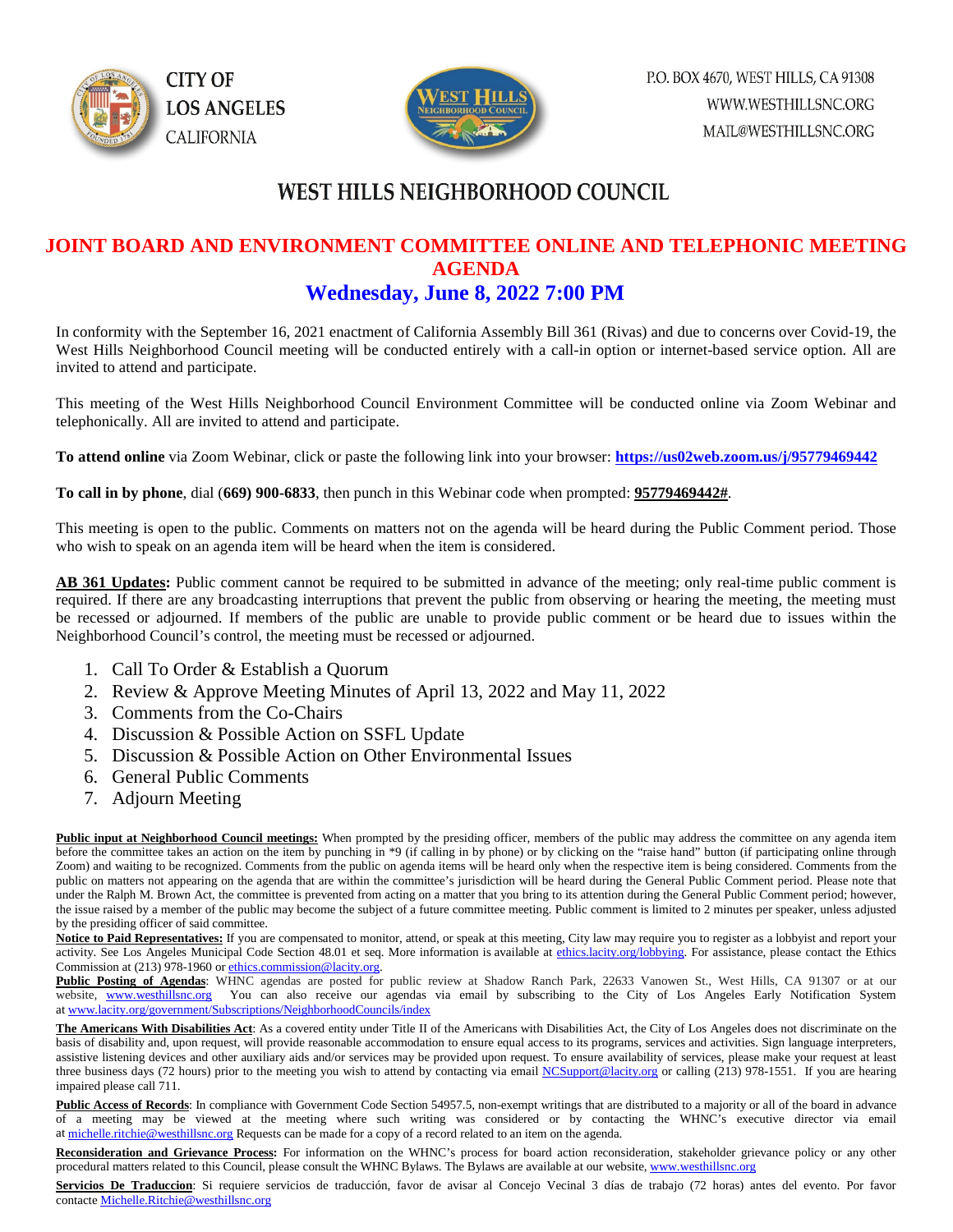



## **WEST HILLS NEIGHBORHOOD COUNCIL**

JOINT BOARD AND ENVIRONMENT COMMITTEE MEETING MINUTES

April 13, 2022 Webinar and Telephonic Meeting

# **DRAFT**

Co-Chair Steve Randall called the meeting to order at 7:05 PM and a quorum was established.

Committee members in attendance: Steve Randall, Alec Uzemeck, Charline Rothstein, Faye Barta, Saif Mogri, Rosi Mariconda and Jack Feldman.

Other Attendees: John Luker, Glen Jennings, Christina Walsh, Chris Rowe and Bonnie Klea

The minutes from the March 9, 2022 meeting were approved.

Comments from the Co- Chairs: Steve and Alec did not have any comments.

John Luker arrived about 7:35 PM and spoke for about 16 minutes followed by a Q&A. He spoke about the lawsuits that have prevented progress for nine years. 5 years Boeing filed a cleanup plan with DTSC, and DTSC never allowed it to happen. Now Hirsch is asked at the Water Board hearing for more stringent standards and to fine Boeing for not cleaning it up. John stated that because Hirsch and PCRLA stated that they would never compromise, so without a compromise this matter would by necessity end up in the courts and that Boeing should release their EIR right now to start that court process. John believes that the delays are all about politics and money. John repeated his long-time position that he sees no reason that SSFL needs to be cleaned up to background, but to a risk-based standard.

The first comment during the Q&A was by Christina Walsh who spoke for about 2 minutes. Chris Rowe stated that she agreed with everything John and Christina said. Bonnie stated that she was disappointed that Sage Ranch wasn't part of the presentation, and that there's a huge TCE plume under Sage Ranch. Char agreed with John, Christina and Chris. Char stated that she believes the best thing for the community is for there to be a health-based risk cleanup. Christina said that Dan Hirsch is the one who is mandating this AOC on the bases of lookup table values that he does not seem to defend. Also, that people are stuck on sides instead of trying to find solutions that actually happen. Char said that "Here's what I don't really understand; I've had this conversation with several people including Chris." "People who run around this valley saying oh we're you know there's all these cancer clusters and we're all dying from Santa Susana; they continue to live in West Hills. So, if you really believe that, this is a great time to sell, has been for quite a while, why do you continue to live here? I don't get that. So, I think that's a really good question we should start asking."

Comments were made by Christina Walsh ,Chris Rowe, and Jack Feldman spoke about the water shortage. Char suggested that with the water shortage maybe there should be a moratorium on building. Steve adjourned the meeting at 8:28 PM.